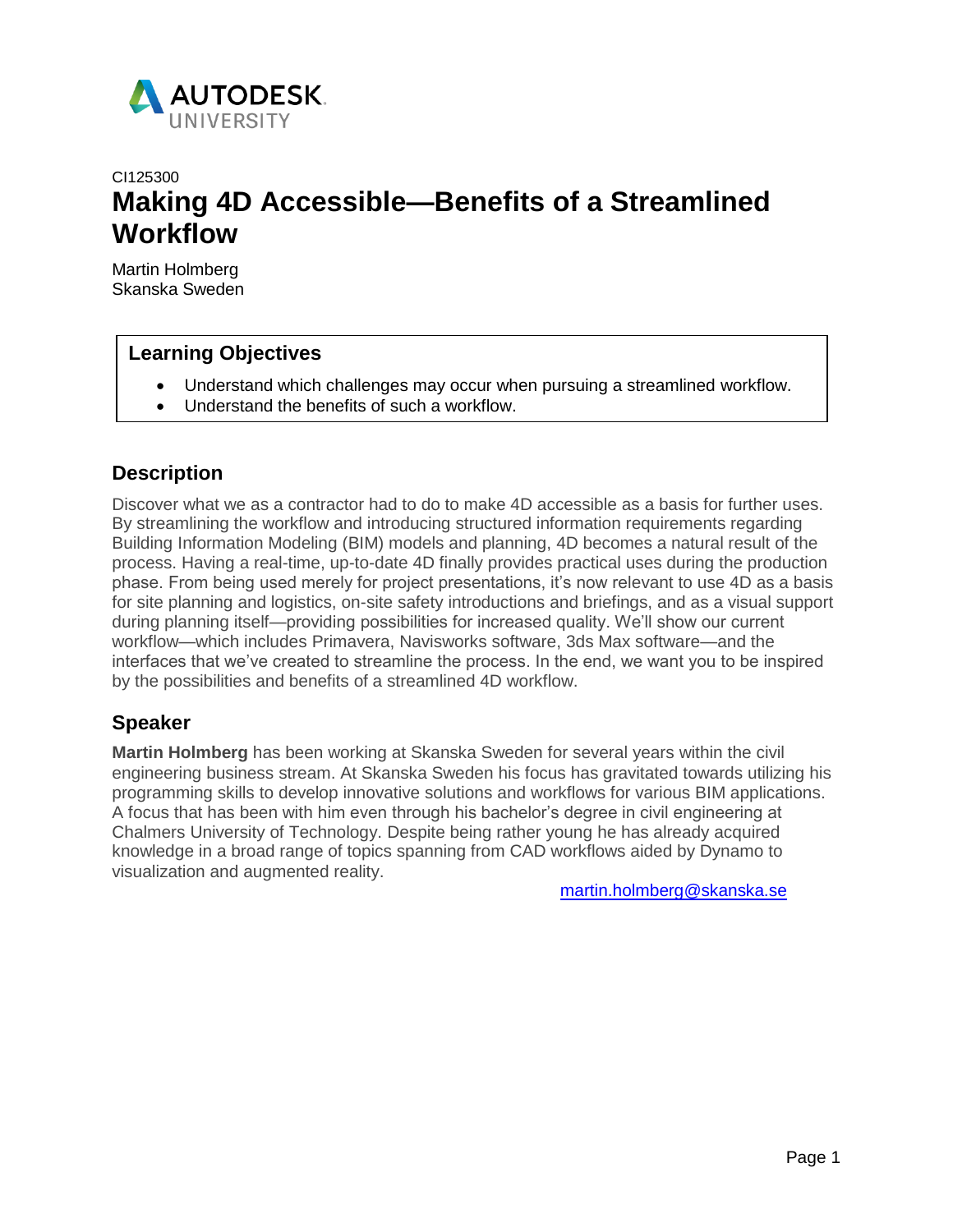

## **What did we sought to accomplish?**

While most of the 4D-tools are based around the artisan way of creating a simulation, we were interested in a more automated approach. This class will cover our journey in finding such a workflow.

### **What do we mean by 4D?**

Since it's a central part of this topic let's start by specify what we mean by 4D. The following will serve as our quite informal definition of 4D in the current context.

A 4D-simulation is the resulting simulation acquired from connecting a schedule to graphical representations of the scheduled tasks so that the total representation varies with time according to the schedule. In our examples the simulation is often an illustration over how the site will evolve during the project.

### **Early iterations of workflows**

Even though the early iterations of the workflows aren't breaking any new ground they still provided us with important insights. Therefore the different iterations and their shortcomings will be covered in this section. Navisworks is the common ground through all the different iterations of 4D-workflows covered in this section. What made us use Navisworks from the start might have been just convenience since we already had experience with it from other uses and it got the capability to create a 4D-simulation with the TimeLiner tool.

#### **A first 4D**

From the beginning we just wanted to achieve a 4D-simulation so naturally this first workflow was quite crude. By simply importing the schedule as a .csv Data Source in Navisworks and then manually attaching model items to the tasks one task at the time. After using this workflow one realizes that it leaves a lot to be desired. For instance, as soon as a model is updated it is likely that you will have to re-attach that model to the related tasks, once again task by task. In fact most changes in either the schedule or the models lead to tedious work.

#### **An improved workflow**

Navisworks provides the possibility to define search sets that filter out items from the model that meet some specified criteria. A rather obvious improvement to the first workflow is to utilize this possibility. As with the first workflow we use a .csv Data Source to get the schedule into Navisworks. This time instead of attaching model items to the tasks manually we create a search set for each task. Then using the function "Auto-Attach Using Rule" to attach the search sets to the tasks. This way when a model is updated or added the search set will automatically associate model items to tasks based on the search criteria. While this workflow has improved the original quite a bit, it still has some drawbacks. Each search set has to be done manually, and as soon as a new task is added to the schedule you will have to create a corresponding search set. By now we have also noticed that some of our scheduled activities are difficult to illustrate using only one task in the TimeLiner, as different model items of the activity needs to be represented in different ways. For example if we want simulate an excavation, and the model is composed of surfaces instead of solids, then we want the bottom surface to go from hidden to visible and the top surface to go from visible to hidden.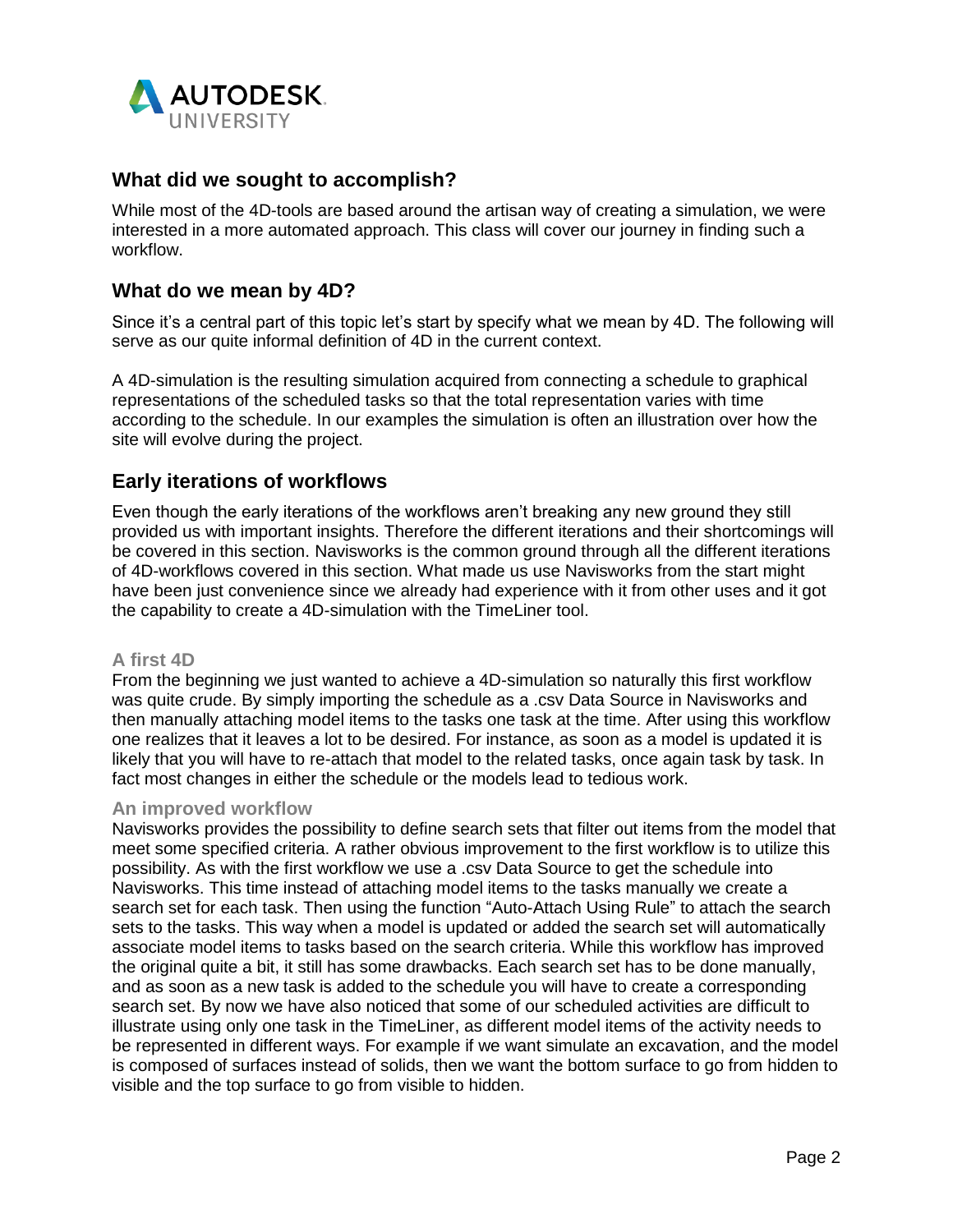

### **Excel to the rescue**

The goal for further improvements was now to automate the tedious work of managing the search sets for each task while simultaneously dealing with the multiple-representations problem. A colleague of mine who knows many of the ins and outs of Navisworks knew that it was possible to import search sets as .xml. Thus, the concept that emerged was to generate an .xml with the needed search sets. Since no workflow is complete without Excel, naturally it was the go-to tool to realize this concept. The result was a VBA-script within an Excel-document that took a .csv containing the schedule as the only input. This VBA-script worked as a preprocessing step that added mirror-activities for tasks of specific types to the schedule as well as generating an .xml with search sets for each activity in the new schedule. After the preprocessing step what remained to do was simply to import the new .csv schedule as before, import the search sets .xml and run the function "Auto-Attach Using Rule". It's easy to see that the VBA-script must contain some kind of rules to determine how an activity's corresponding search set should be defined. The rule we used at this stage was to have a unique identifier for each activity and then try to find a match to that identifier at a predefined property in the models. As we will see later we really trip ourselves up with this rule. By a few steps this workflow gives us a 4D-simulation that stays connected when we update the models. To update the schedule you would have to pass it through the preprocessing step with the VBA-script and then import it all again. Here's where our rule trips us up. For the search sets to match the right model items the model items need to have a property with the identifier of the associated activities. This means that when the schedule is update in such a way that model items are associated with a different set of activities than before, then the model need to be update to reflect that change. In other words, when creating a model for the 4D-simulation one must know which activities the items of the model is associated with. This is a major drawback to an otherwise quite neat workflow.

### **Recent iterations of workflows**

In addition to this major problem we also was experiencing a handful of other issues. Most of them was related to the fact that a whole lot of things vary from project to project. Having learned a lot from earlier iterations of the workflows, and from other hardly related projects, we decided that the next step was to setup a database with configurations for the different projects. To consume those configurations in an orderly manner the concept was to build our own plugin for Navisworks. This alone would not solve the major problem, but it would certainly open the doors to some new approaches.

#### **Our configuration database**

When we started setting up the database a whole new world of challenges dawned upon us. One of the major challenges was how to make a user interface for the projects to manage their configurations. Another challenge was how to let the planners upload their schedules to the database. Everything that was easy before became a challenge now.

All of our projects have their own site for document management etc. Since the projects where already comfortable with uploading files there, we decided to modify the sites to serve as the main interface to our database. We setup a web service to process to be the bridge between the sites and the database. After some tinkering we built a function on the document site that takes a .csv, of a schedule, from the document site and writes it to the database by calling the web service. In addition we also built an interface on the document site that lets the user edit the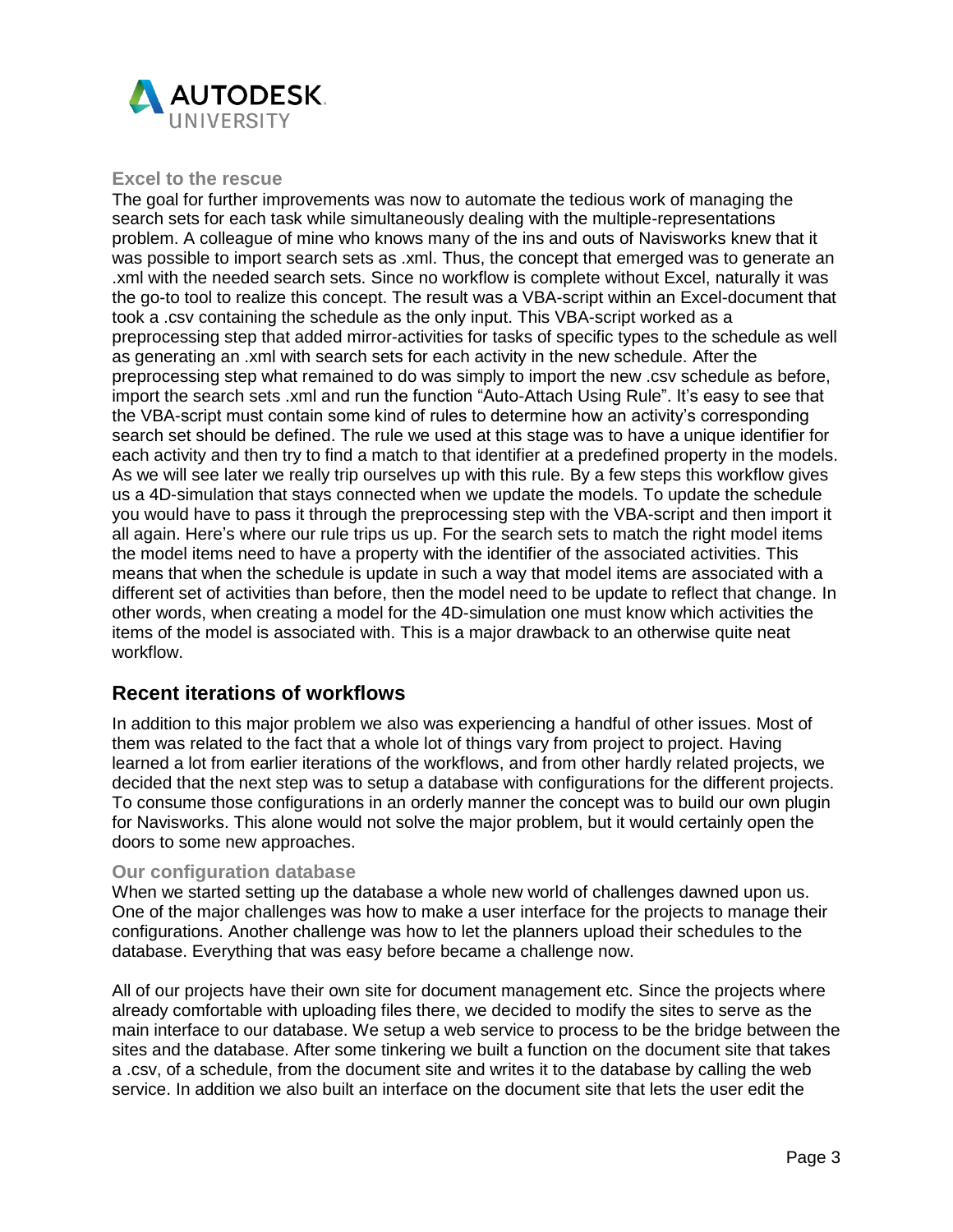

data in some tables from the database, again using the web service as a bridge. This would prove itself very useful for a lot of the issues yet to be addressed.

One minor issue that we sought to fix with the database was that, in the older workflows, a task wouldn't get a task type unless a task type with that name was defined in the Navisworks file. This might not seem as a big deal, but at the time we didn't have any routines for transferring the task type definitions between files. To solve this issue we setup tables in the database directly corresponding to the TimeLiner Configure table and Appearance Definition table from Navisworks. Then we made sure the task types from the database also was present in the Navisworks file when we setup the TimeLiner. However, this would not solve the entire problem, since it was still possible to have a task type in the schedule that doesn't have a match in the database. Actually this only highlighted a bigger issue, namely that we need to validate the schedules against the configuration in the database. Since we already had the infrastructure in place all we had to do was to add a validation process in the web service and give some feedback to the user based on the outcome.

Another issue with the VBA-script approach was that the property carrying the connection to the schedule was hardcoded in the script. By adding a table in the database and allowing the data in it to be edited, using the interface on the document site, these properties could be defined individually for the different projects.

What now remains of the system is the plugin. The plugin consisted of a settings page that would let the user specify which project this Navisworks file should be associated with. Other than that there was only one function. That function lets the user pick one of the uploaded schedules and then imports it to the TimeLiner. In addition to that it also generated the search sets and attached them to the corresponding task.

As we have mentioned this workflow does now have validation of the schedules, project individual search definitions and task types. However, after building a plugin, setting up a database, launching a web service and creating some interfaces this workflow still suffers from the same major drawback as the VBA-script based workflow.

#### **Code structure**

Even though the results from the last workflow was quite underwhelming, the underlying infrastructure built up for the workflow presents an opportunity to deal with this major issue.

In most projects some kind of code structure is used to define parts of the projects. It can be set up as a combination of standard classification of building elements, geographical location or similar. These code structures tend to vary from project to project, or at least it has in the projects that I've been involved in. It seems like a code structure is exactly what we need to solve our issue, as it could provide a common language between the schedules and the models. With this insight, the concept for this improvement becomes to make sure that the schedules and the models are coded according to a common code structure for the project.

By adding two tables to the database we could provide the capability for projects to define their code structures. The first table defines the segments that in combination make up the code structure. In this table we also define some characteristics of each segment, for instance if valid values of the segments should be defined as a pattern or as a list of values. The second table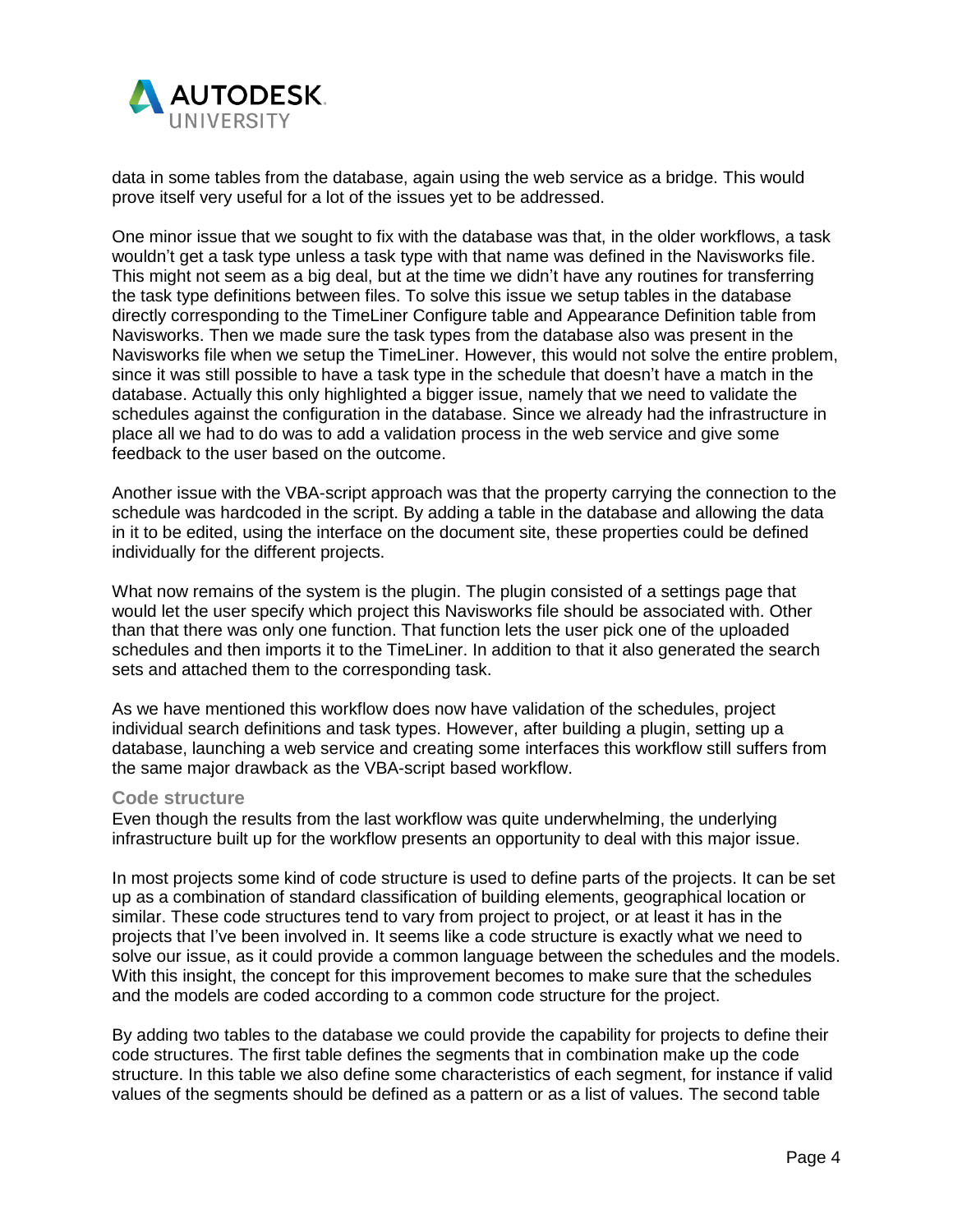

defines the valid values for those segments that are defined by a list of values. Since it's now possible that we want the search sets to match several properties some changes need to be done to reflect that. In the previous iteration we used a table to define which properties could carry the activity identifier. By changing that table so that it assigns a relation between code segments and properties we can define sets of properties that carry the entire code structure. The plugin now works in such a way that defining multiple sets of configuration will generate a search set that will find matching code structure in either of the defined properties. This means that it's possible to setup different definitions for different file formats or for different suppliers of models.

The code structure isn't only a key to solving our problem, it also presents us with a new set of problems. Before, we could set up the search sets to find model items matching a value in some specified properties. But it's quite common that these code structures are built upon a hierarchy, which means that it's not necessarily a perfect match that we seek. For instance, we might seek all model items that correspond to children of the given value in the hierarchy. What we would need is some structured description of how to build the search sets for given values of the code structure. More specific, given a value of a code segment we want to find out the search criteria to use. After some thinking we came up with an idea to setup tables that can be used to define rules that yield search criteria based on a code segment value. Associating a rule to each code segment was done simply by adding a rule column to the code segment definition table.

With code structure incorporated into the solution, the workflow now yields a 4D-simulation for which the models and the schedule can be updated independent of each other without any drawbacks.

#### **Primavera integration**

Although our workflow was quite successful, and had come a long way by now, it was still wasn't very useful for the planners, since they had to export, upload and import their schedule to get visible feedback. If the 4D-simulation was to be an aid for the planners during their work, this process needed a shortcut.

One of the planners we worked with suggested that we should have a direct integration to Primavera within our plugin. So, that's what we did. In order to be able to synchronize with Primavera, we needed some way to configure where to find each code segment inside Primavera. To setup an additional table in the database has been the go-to solution for most of the problems so far, and it didn't let us down this time either. Since we already had a function to generate a 4D-simulation based on a schedule from the database, all we had to do for the integration was to make sure that the schedule from Primavera followed the same format.

By creating this shortcut we separated the workflow into an express route for the planners to see the results of their ongoing work, and the original workflow became a workflow to publish schedules to make them accessible to the rest of the project.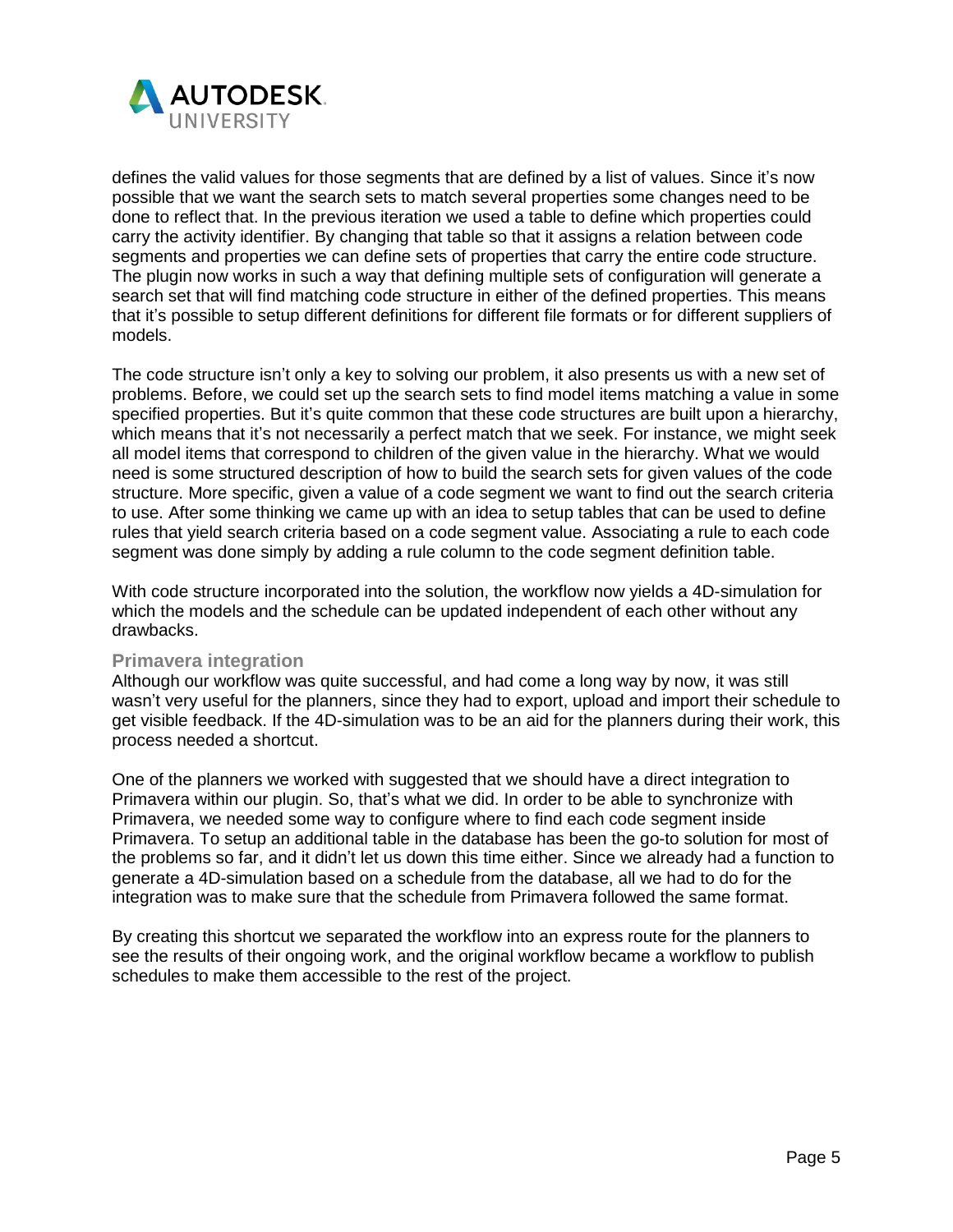

## **Benefits**

In addition to the benefits covered in this section there are some benefits that come directly from having models reviewed together, which is a consequence of creating and consuming the 4Dsimulations.

#### **Clear communication**

One of the greatest benefits from having a 4D-simulation is clearer communication. It turns out that discussing a schedule using a 4D-simulation as visual support helps to avoid misconceptions, much in the same way that using a 3D-model when discussing a design helps to avoid misconceptions. This proves especially useful during the tender stages where design and schedule changes can be more frequent.

During on-site introductions and safety briefing the 4D-simulations have been greatly appreciated for improving the understanding of what is going on at the site.

#### **Increased quality**

A 4D-simulation might provide insights for the planners that might not have been so apparent otherwise. For instance it can make it clear that some activities cannot be carried out simultaneously. If such things can be found early than there is a greater chance to plan accordingly. Thus, increasing the quality of the schedule. This effect is of course greatly depending on the access of accurate models early on.

## **Extensions and further uses**

We have seen that there are some nice benefits of having access to an up-to-date 4Dsimulation. However, it still feels like there is lots of untapped potential. This section covers some of the extensions and further uses that can be accomplished with 4D as a basis.

#### **4D-export**

To truly make our 4D into a basis for further uses we need to be able to export it in some way. The schedules are already in the database so the only things that remains is to export the models and keep track of which model items that are associated with each activity.

In most CAD-formats the objects got an identifier as to separate the objects from each other. By setting up a table that defines which properties carry these identifiers, it's easy enough to store the relation between activities and identifiers in another table. Navisworks has the capability of exporting the models as FBX-files. However, when using this FBX-export it's not possible, as far as I know, to get it to include the identifiers. Which in turn means that we would not have a valid connection to the activities.

When we met this obstacle we decided to build our own FBX-exporter as to include the identifiers. While we were at it we also added some batch exporting capabilities.

Now we were able to reproduce the 4D in any software that takes the FBX format and allows some scripting.